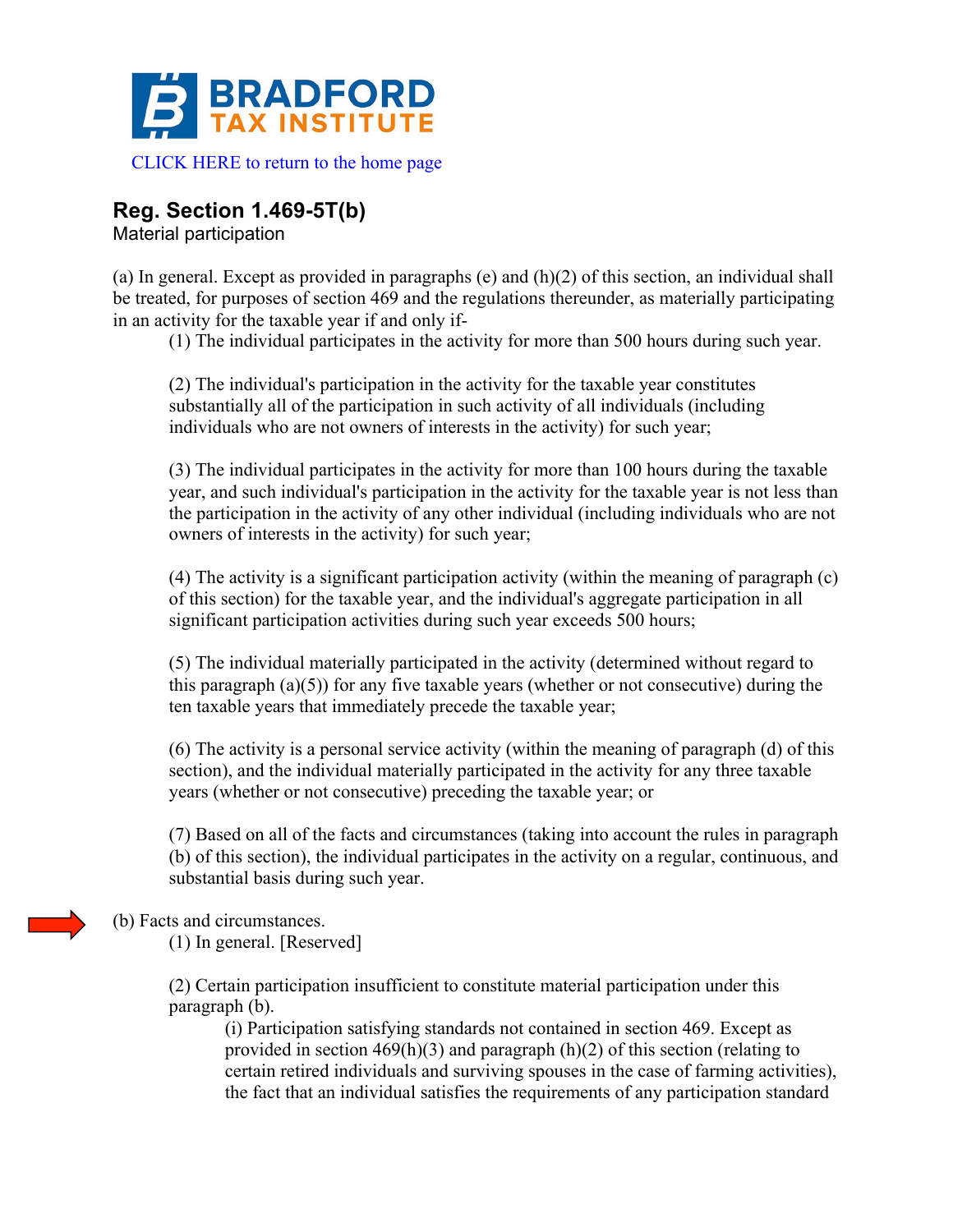(whether or not referred to as "material participation") under any provision (including sections 1402 and 2032A and the regulations thereunder) other than section 469 and the regulations thereunder shall not be taken into account in determining whether such individual materially participates in any activity for any taxable year for purposes of section 469 and the regulations thereunder.

(ii) Certain management activities. An individual's services performed in the management of an activity shall not be taken into account in determining whether such individual is treated as materially participating in such activity for the taxable year under paragraph (a)(7) of this section unless, for such taxable year-

(A) No person (other than such individual) who performs services in connection with the management of the activity receives compensation described in section 911(d)(2)(A) in consideration for such services; and

(B) No individual performs services in connection with the management of the activity that exceed (by hours) the amount of such services performed by such individual.

(iii) Participation less than 100 hours. If an individual participates in an activity for 100 hours or less during the taxable year, such individual shall not be treated as materially participating in such activity for the taxable year under paragraph (a)(7) of this section.

(c) Significant participation activity.

(1) In general. For purposes of paragraph (a)(4) of this section, an activity is a significant participation activity of an individual if and only if such activity-

(i) Is a trade or business activity (within the meaning of  $\S1.469-1T(e)(2)$ ) in which the individual significantly participates for the taxable year; and

(ii) Would be an activity in which the individual does not materially participate for the taxable year if material participation for such year were determined without regard to paragraph (a)(4) of this section.

(2) Significant participation. An individual is treated as significantly participating in an activity for a taxable year if and only if the individual participates in the activity for more than 100 hours during such year.

(d) Personal service activity. An activity constitutes a personal service activity for purposes of paragraph (a)(6) of this section if such activity involves the performance of personal services in-

(1) The fields of health, law, engineering, architecture, accounting, actuarial science, performing arts, or consulting; or

(2) Any other trade or business in which capital is not a material income-producing factor.

(e)Treatment of limited partners.

(1)General rule. Except as otherwise provided in this paragraph (e), an individual shall not be treated as materially participating in any activity of a limited partnership for purposes of applying section 469 and the regulations thereunder to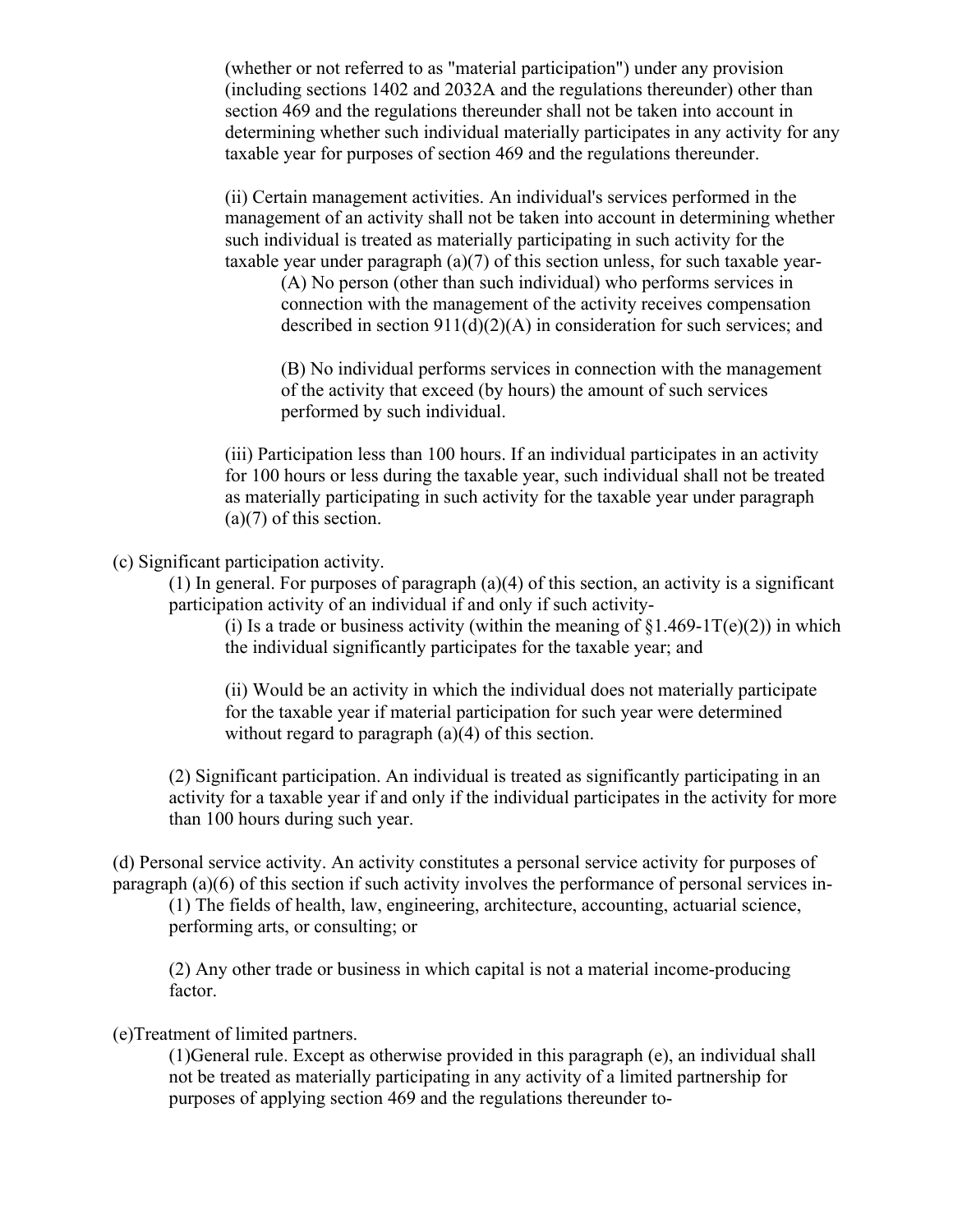(i) The individual's share of any income, gain, loss, deduction, or credit from such activity that is attributable to a limited partnership interest in the partnership; and

(ii) Any gain or loss from such activity recognized upon a sale or exchange of such an interest.

(2) Exceptions. Paragraph (e)(1) of this section shall not apply to an individual's share of income, gain, loss, deduction, and credit for a taxable year from any activity in which the individual would be treated as materially participating for the taxable year under paragraph (a)(1), (5), or (6) of this section if the individual were not a limited partner for such taxable year.

(3) Limited partnership interest.

(i) In general. Except as provided in paragraph  $(e)(3)(ii)$  of this section, for purposes of section 469(h)(2) and this paragraph (e), a partnership interest shall be treated as a limited partnership interest if-

(A) Such interest is designated a limited partnership interest in the limited partnership agreement or the certificate of limited partnership, without regard to whether the liability of the holder of such interest for obligations of the partnership is limited under the applicable State law; or

(B) The liability of the holder of such interest for obligations of the partnership is limited, under the law of the State in which the partnership is organized, to a determinable fixed amount (for example, the sum of the holder's capital contributions to the partnership and contractual obligations to make additional capital contributions to the partnership).

(ii) Limited partner holding general partner interest. A partnership interest of an individual shall not be treated as a limited partnership interest for the individual's taxable year if the individual is a general partner in the partnership at all times during the partnership's taxable year ending with or within the individual's taxable year (or the portion of the partnership's taxable year during which the individual (directly or indirectly) owns such limited partnership interest).

#### (f) Participation.

(1) [Reserved] See  $\S1.469-5(f)(1)$  for rules relating to this paragraph.

#### (2) Exceptions.

(i) Certain work not customarily done by owners. Work done in connection with an activity shall not be treated as participation in the activity for purposes of this section if-

(A) Such work is not of a type that is customarily done by an owner of such an activity; and

(B) One of the principal purposes for the performance of such work is to avoid the disallowance, under section 469 and the regulations thereunder, of any loss or credit from such activity.

(ii) Participation as an investor.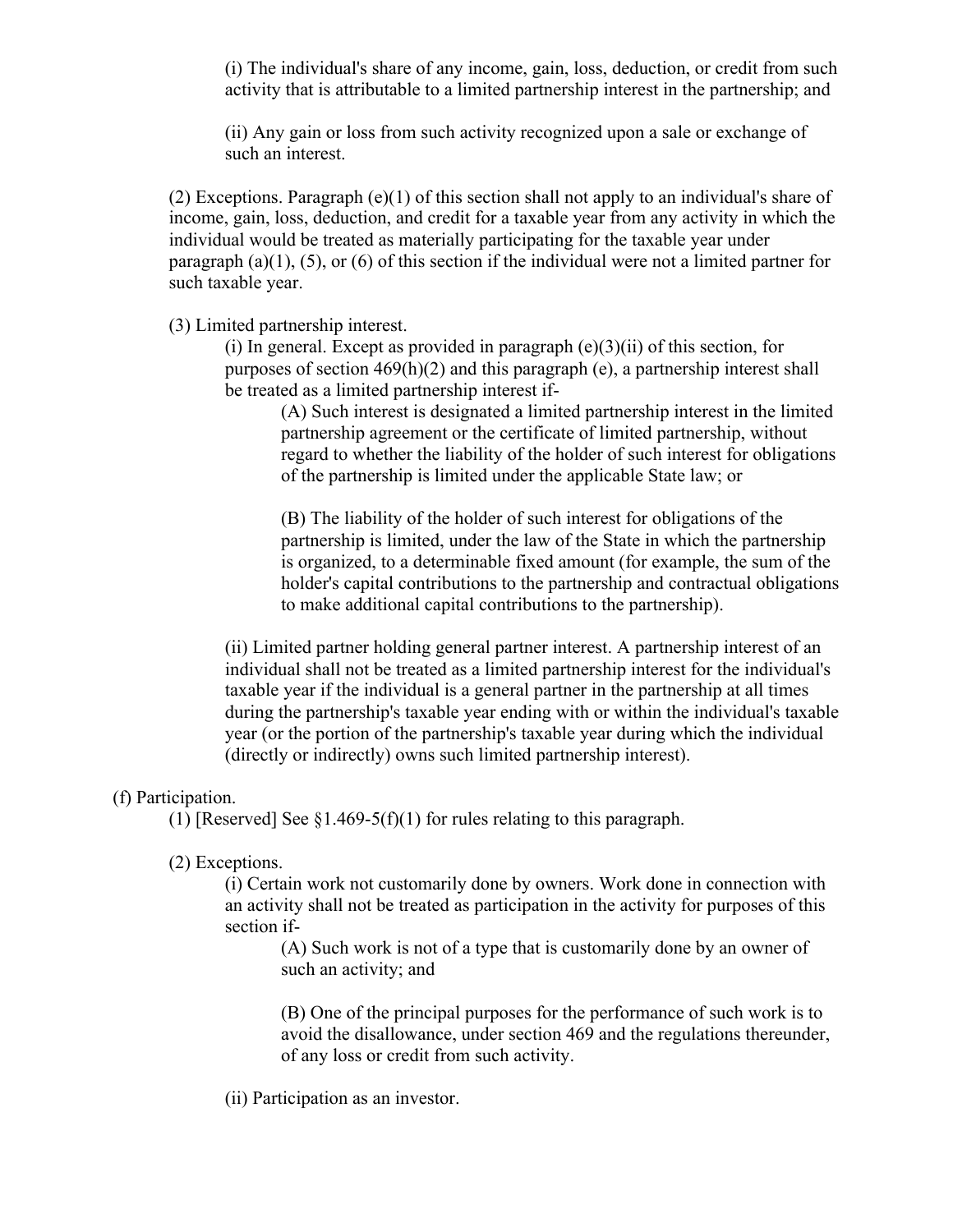(A) In general. Work done by an individual in the individual's capacity as an investor in an activity shall not be treated as participation in the activity for purposes of this section unless the individual is directly involved in the day-to-day management or operations of the activity.

(B) Work done in individual's capacity as an investor. For purposes of this paragraph  $(f)(2)(ii)$ , work done by an individual in the individual's capacity as an investor in an activity includes-

(1) Studying and reviewing financial statements or reports on operations of the activity;

(2) Preparing or compiling summaries or analyses of the finances or operations of the activity for the individual's own use; and

(3) Monitoring the finances or operations of the activity in a nonmanagerial capacity.

(3) Participation of spouse. In the case of any person who is a married individual (within the meaning of section 7703) for the taxable year, any participation by such person's spouse in the activity during the taxable year (without regard to whether the spouse owns an interest in the activity and without regard to whether the spouses file a joint return for the taxable year) shall be treated, for purposes of applying section 469 and the regulations thereunder to such person, as participation by such person in the activity during the taxable year.

(4) Methods of proof. The extent of an individual's participation in an activity may be established by any reasonable means. Contemporaneous daily time reports, logs, or similar documents are not required if the extent of such participation may be established by other reasonable means. Reasonable means for purposes of this paragraph may include but are not limited to the identification of services performed over a period of time and the approximate number of hours spent performing such services during such period, based on appointment books, calendars, or narrative summaries.

- (g) Material participation of trusts and estates. [Reserved]
- (h) Miscellaneous rules.

(1) Participation of corporations. For rules relating to the participation in an activity of a personal service corporation (within the meaning of  $\S1.469-1T(g)(2)(i)$ ) or a closely held corporation (within the meaning of  $\S1.469-1T(g)(2)(ii)$ ), see  $\S1.469-1T(g)(3)$ .

(2) Treatment of certain retired farmers and surviving spouses of retired or disabled farmers. An individual shall be treated as materially participating for a taxable year in any trade or business activity of farming if paragraph (4) or (5) of section 2032A(b) would cause the requirements of section  $2032A(b)(1)(C)(ii)$  to be met with respect to real property used in such activity had the individual died during such taxable year.

(3) Coordination with rules governing the treatment of passthrough entities. [Reserved] See  $\S1.469-5(h)(3)$  for rules relating to this paragraph.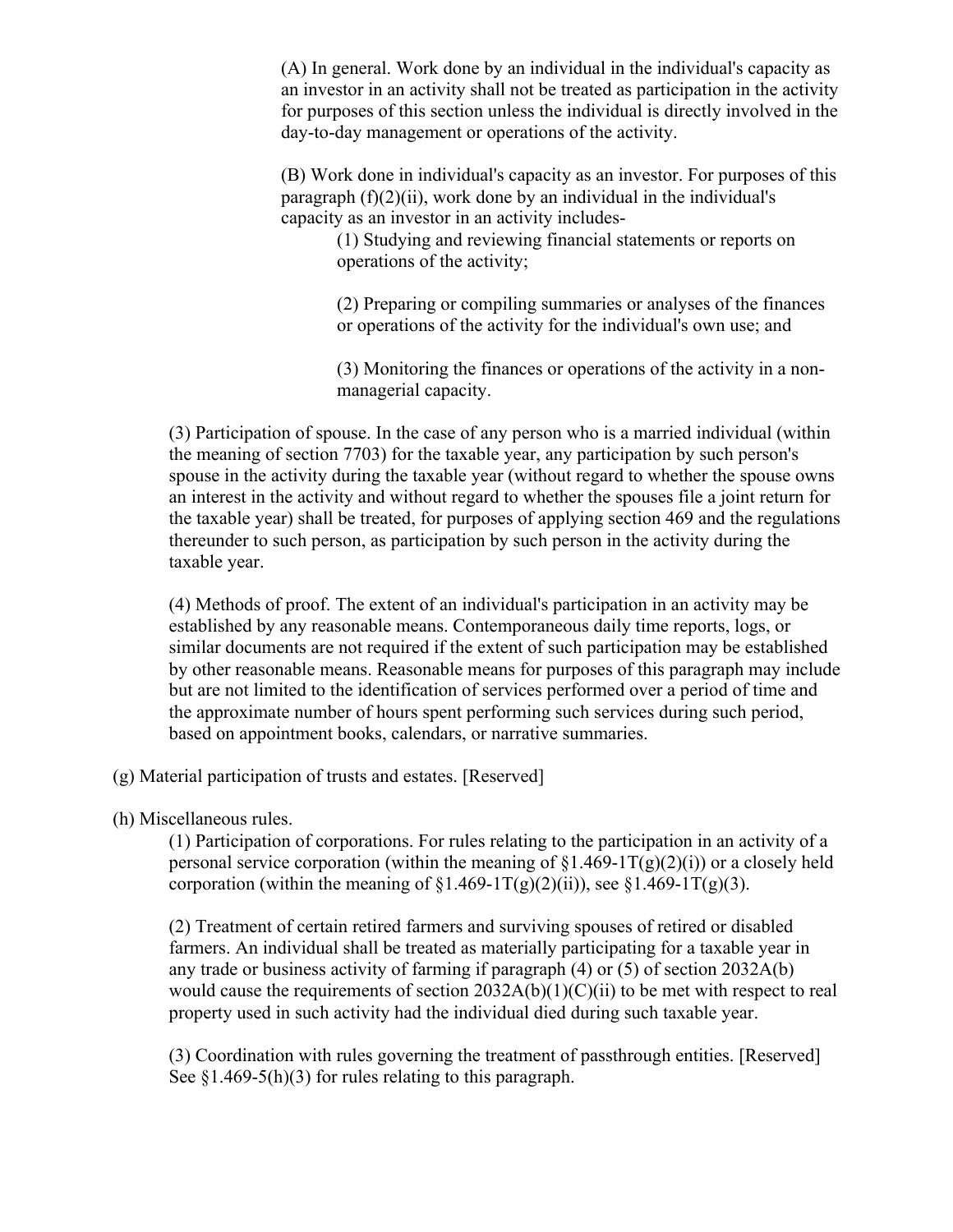### (i) [Reserved]

(j) Material participation for preceding taxable years. [Reserved] See §1.469-5(j) for rules relating to this paragraph.

(k) Examples. The following examples illustrate the application of this section: Example (1). A, a calendar year individual, owns all of the stock of X, a C corporation. X is the general partner, and A is the limited partner, in P, a calendar year partnership. P has a single activity, a restaurant, which is a trade or business activity (within the meaning of §1.469-  $1T(e)(2)$ ). During the taxable year, A works for an average of 30 hours per week in connection with P's restaurant activity. Under paragraphs  $(a)(1)$  and  $(e)(2)$  of this section, A is treated as materially participating in the activity for the taxable year because A participates in the restaurant activity during such year for more than 500 hours. In addition, under §1.469-  $1T(g)(3)(i)$ , A's participation will cause X to be treated as materially participating in the restaurant activity.

Example (2). The facts are the same as in example (1), except that the partnership agreement provides that P's restaurant activity is to be managed by X, and A's work in the activity is performed pursuant to an employment contract between A and X. Under paragraph (f)(1) of this section, work done by A in connection with the activity in any capacity is treated as participation in the activity by A. Accordingly, the conclusion is the same as in example (1). The conclusion would be the same if A owned no stock in X at any time, although in that case A's participation would not be taken into account in determining whether X materially participates in the restaurant activity.

Example (3). B, an individual, is employed full-time as a carpenter. B also owns an interest in a partnership which is engaged in a van conversion activity, which is a trade or business activity (within the meaning of  $\S1.469-1T(e)(2)$ ). B and C, the other partner, are the only participants in the activity for the taxable year. The activity is conducted entirely on Saturdays. Each Saturday throughout the taxable year, B and C work for eight hours in the activity. Although B does not participate in the activity for more than 500 hours during the taxable year, under paragraph (a)(3) of this section, B is treated for such year as materially participating in the activity because B participates in the activity for more than 100 hours during the taxable year, and B's participation in the activity for such year is not less than the participation of any other person in the activity for such year.

Example (4). C, an individual, is employed full-time as an accountant. C also owns interests in a restaurant and a shoe store. The restaurant and shoe store are trade or business activities (within the meaning of  $\S1.469-1T(e)(2)$  that are treated as separate activities under the rules to be contained in §1.469-4T. Each activity has several full-time employees. During the taxable year, C works in the restaurant activity for 400 hours and in the shoe store activity for 150 hours. Under paragraph (c) of this section, both the restaurant and shoe store activities are significant participation activities of C for the taxable year. Accordingly, since C's aggregate participation in the restaurant and shoe store activities during the taxable year exceeds 500 hours, C is treated under paragraph (a)(4) of this section as materially participating in both activities.

Example (5). [Reserved] See  $\S1.469-5(k)$  Example 5 for this example.